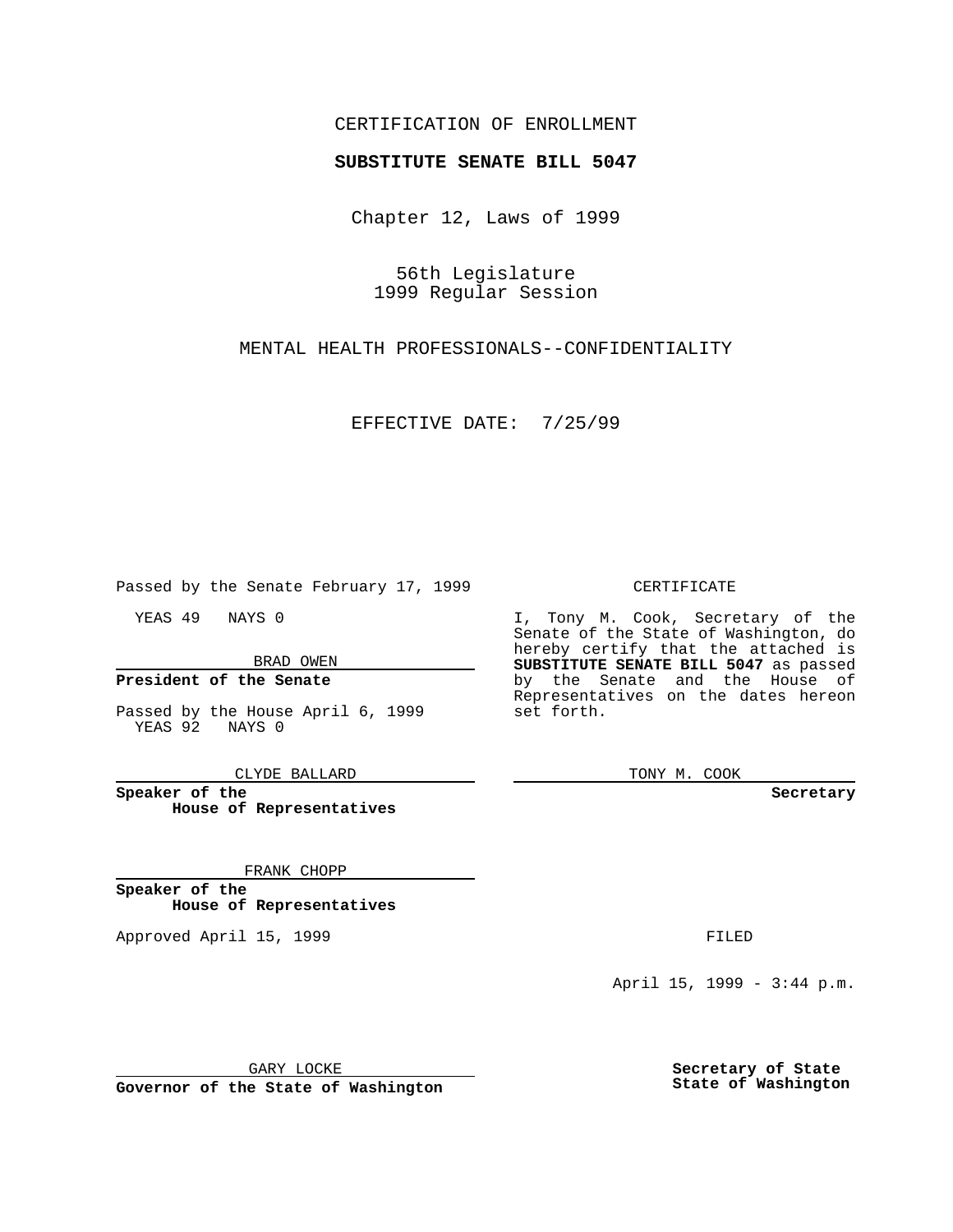## **SUBSTITUTE SENATE BILL 5047** \_\_\_\_\_\_\_\_\_\_\_\_\_\_\_\_\_\_\_\_\_\_\_\_\_\_\_\_\_\_\_\_\_\_\_\_\_\_\_\_\_\_\_\_\_\_\_

\_\_\_\_\_\_\_\_\_\_\_\_\_\_\_\_\_\_\_\_\_\_\_\_\_\_\_\_\_\_\_\_\_\_\_\_\_\_\_\_\_\_\_\_\_\_\_

Passed Legislature - 1999 Regular Session

#### **State of Washington 56th Legislature 1999 Regular Session**

**By** Senate Committee on Human Services & Corrections (originally sponsored by Senators Long, Hargrove and Costa)

Read first time 01/29/1999.

 AN ACT Relating to the sharing of information received by mental health professionals performing services under chapter 10.77 RCW; and amending RCW 71.05.390.

BE IT ENACTED BY THE LEGISLATURE OF THE STATE OF WASHINGTON:

 **Sec. 1.** RCW 71.05.390 and 1998 c 297 s 22 are each amended to read as follows:

 Except as provided in this section, the fact of admission and all information and records compiled, obtained, or maintained in the course of providing services to either voluntary or involuntary recipients of services at public or private agencies shall be confidential.

Information and records may be disclosed only:

 (1) In communications between qualified professional persons to meet the requirements of this chapter, in the provision of services or appropriate referrals, or in the course of guardianship proceedings. The consent of the patient, or his or her guardian, shall be obtained before information or records may be disclosed by a professional person employed by a facility unless provided to a professional person: (a) Employed by the facility; (b) who has medical responsibility for the patient's care; (c) who is a county designated mental health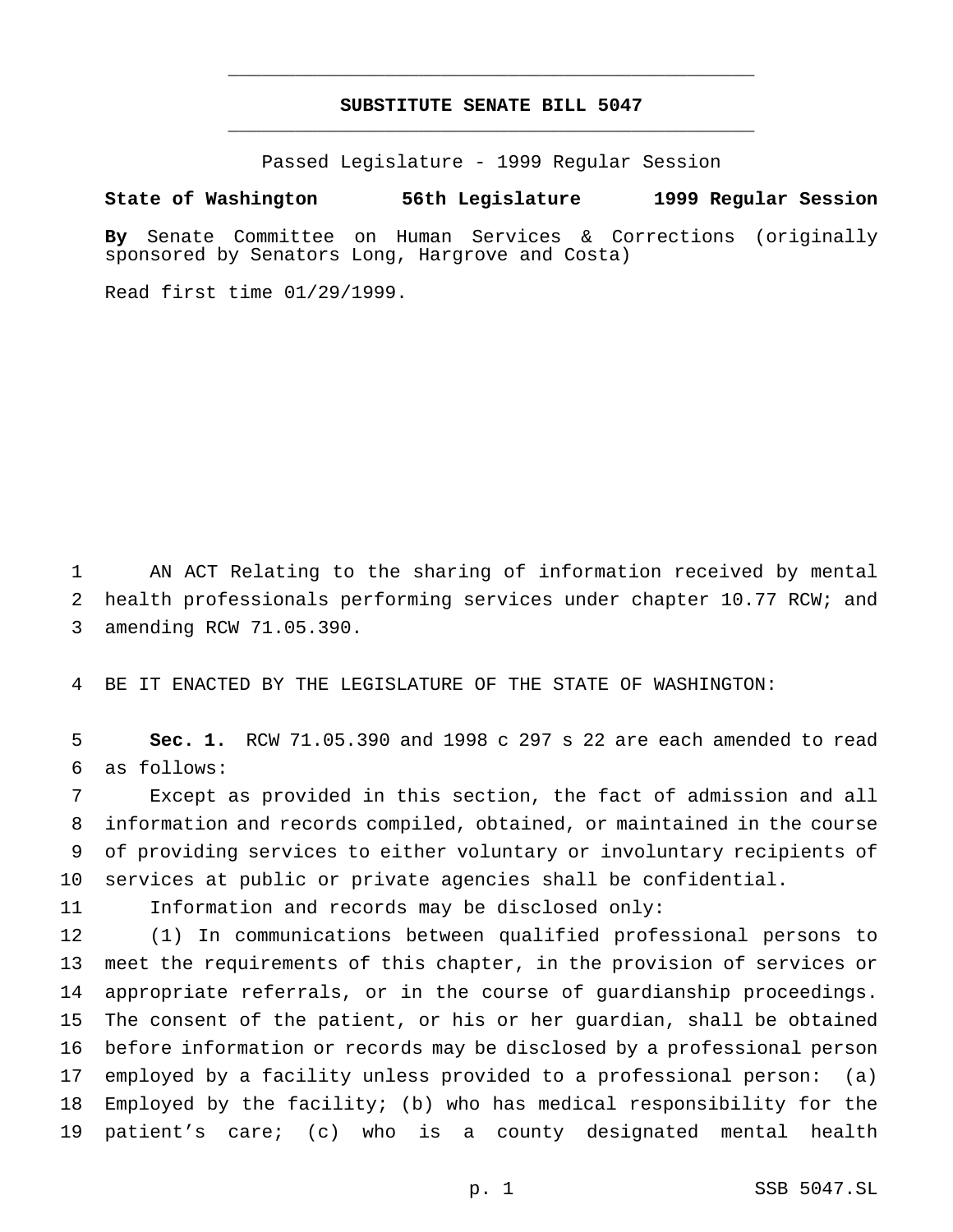professional; (d) who is providing services under chapter 71.24 RCW; 2 ( $(\overline{or})$ ) (e) who is employed by a state or local correctional facility 3 where the person is confined; or (f) who is providing evaluation, treatment, or follow-up services under chapter 10.77 RCW.

 (2) When the communications regard the special needs of a patient and the necessary circumstances giving rise to such needs and the disclosure is made by a facility providing outpatient services to the operator of a care facility in which the patient resides.

 (3) When the person receiving services, or his or her guardian, designates persons to whom information or records may be released, or if the person is a minor, when his or her parents make such designation.

 (4) To the extent necessary for a recipient to make a claim, or for a claim to be made on behalf of a recipient for aid, insurance, or medical assistance to which he or she may be entitled.

 (5) For either program evaluation or research, or both: PROVIDED, 17 That the secretary ((of social and health services)) adopts rules for the conduct of the evaluation or research, or both. Such rules shall include, but need not be limited to, the requirement that all evaluators and researchers must sign an oath of confidentiality substantially as follows:

 "As a condition of conducting evaluation or research concerning persons who have received services from (fill in the facility, agency, 24 or person) I, . . . . . . . . , agree not to divulge, publish, or otherwise make known to unauthorized persons or the public any information obtained in the course of such evaluation or research regarding persons who have received services such that the person who received such services is identifiable.

 I recognize that unauthorized release of confidential information may subject me to civil liability under the provisions of state law.

/s/ . . . . . . . . . . . . . . . . "

 (6) To the courts as necessary to the administration of this chapter.

 (7) To law enforcement officers, public health officers, or personnel of the department of corrections or the indeterminate sentence review board for persons who are the subject of the records and who are committed to the custody of the department of corrections or indeterminate sentence review board which information or records are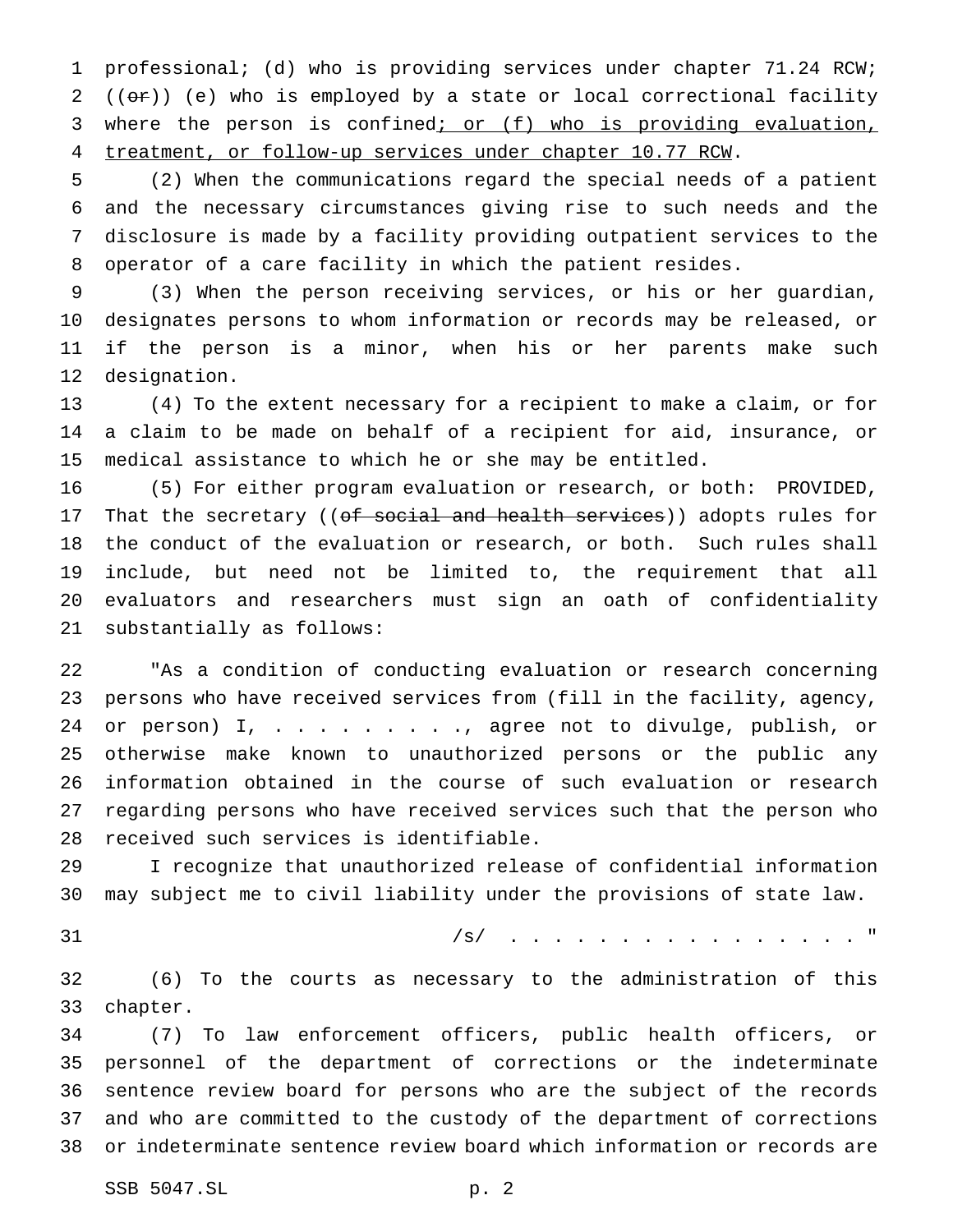necessary to carry out the responsibilities of their office. Except for dissemination of information released pursuant to RCW 71.05.425 and 4.24.550, regarding persons committed under this chapter under RCW 71.05.280(3) and 71.05.320(2)(c) after dismissal of a sex offense as defined in RCW 9.94A.030, the extent of information that may be released is limited as follows:

 (a) Only the fact, place, and date of involuntary admission, the fact and date of discharge, and the last known address shall be 9 disclosed upon request; and

 (b) The law enforcement and public health officers or personnel of the department of corrections or indeterminate sentence review board shall be obligated to keep such information confidential in accordance 13 with this chapter; and

 (c) Additional information shall be disclosed only after giving notice to said person and his or her counsel and upon a showing of clear, cogent and convincing evidence that such information is necessary and that appropriate safeguards for strict confidentiality are and will be maintained. However, in the event the said person has escaped from custody, said notice prior to disclosure is not necessary and that the facility from which the person escaped shall include an evaluation as to whether the person is of danger to persons or property and has a propensity toward violence.

(8) To the attorney of the detained person.

 (9) To the prosecuting attorney as necessary to carry out the responsibilities of the office under RCW 71.05.330(2) and 71.05.340(1)(b) and 71.05.335. The prosecutor shall be provided access to records regarding the committed person's treatment and prognosis, medication, behavior problems, and other records relevant to the issue of whether treatment less restrictive than inpatient treatment is in the best interest of the committed person or others. Information shall be disclosed only after giving notice to the committed person and the person's counsel.

 (10) To appropriate law enforcement agencies and to a person, when the identity of the person is known to the public or private agency, whose health and safety has been threatened, or who is known to have been repeatedly harassed, by the patient. The person may designate a representative to receive the disclosure. The disclosure shall be made by the professional person in charge of the public or private agency or his or her designee and shall include the dates of admission,